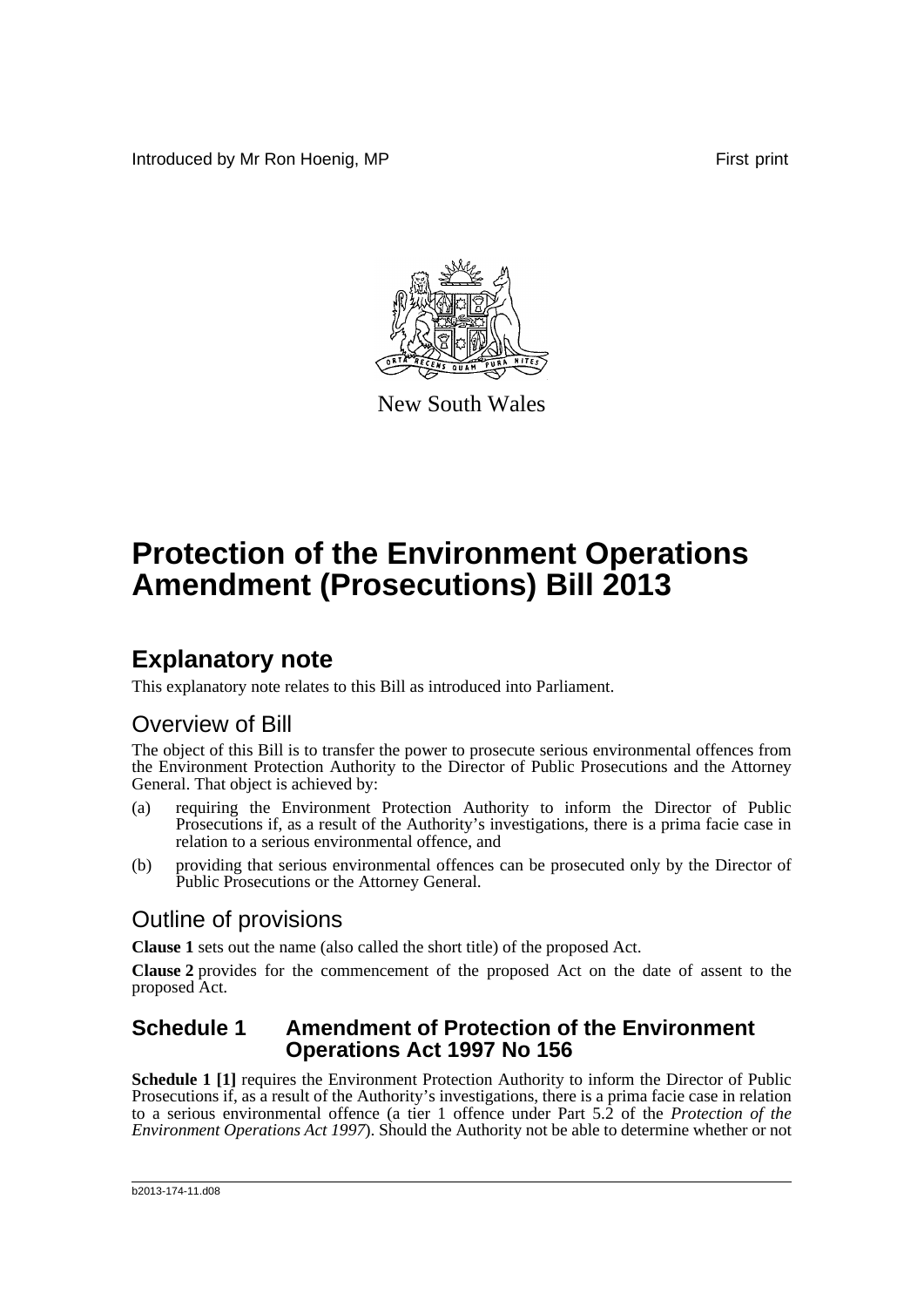a serious environmental offence has been committed, the proposed amendment requires the Authority to advise the Director of Public Prosecutions of that fact. The Director will determine the appropriate offence for which an alleged offender is to be prosecuted and is empowered to commence proceedings (in the case of a tier 1 offence).

**Schedule 1 [2]** provides that tier 1 offences can be prosecuted only by the Director of Public Prosecutions or the Attorney General.

**Schedule 1 [3] and [4]** make consequential amendments, so that existing provisions about who may institute proceedings for offences apply only to offences that are not tier 1 offences.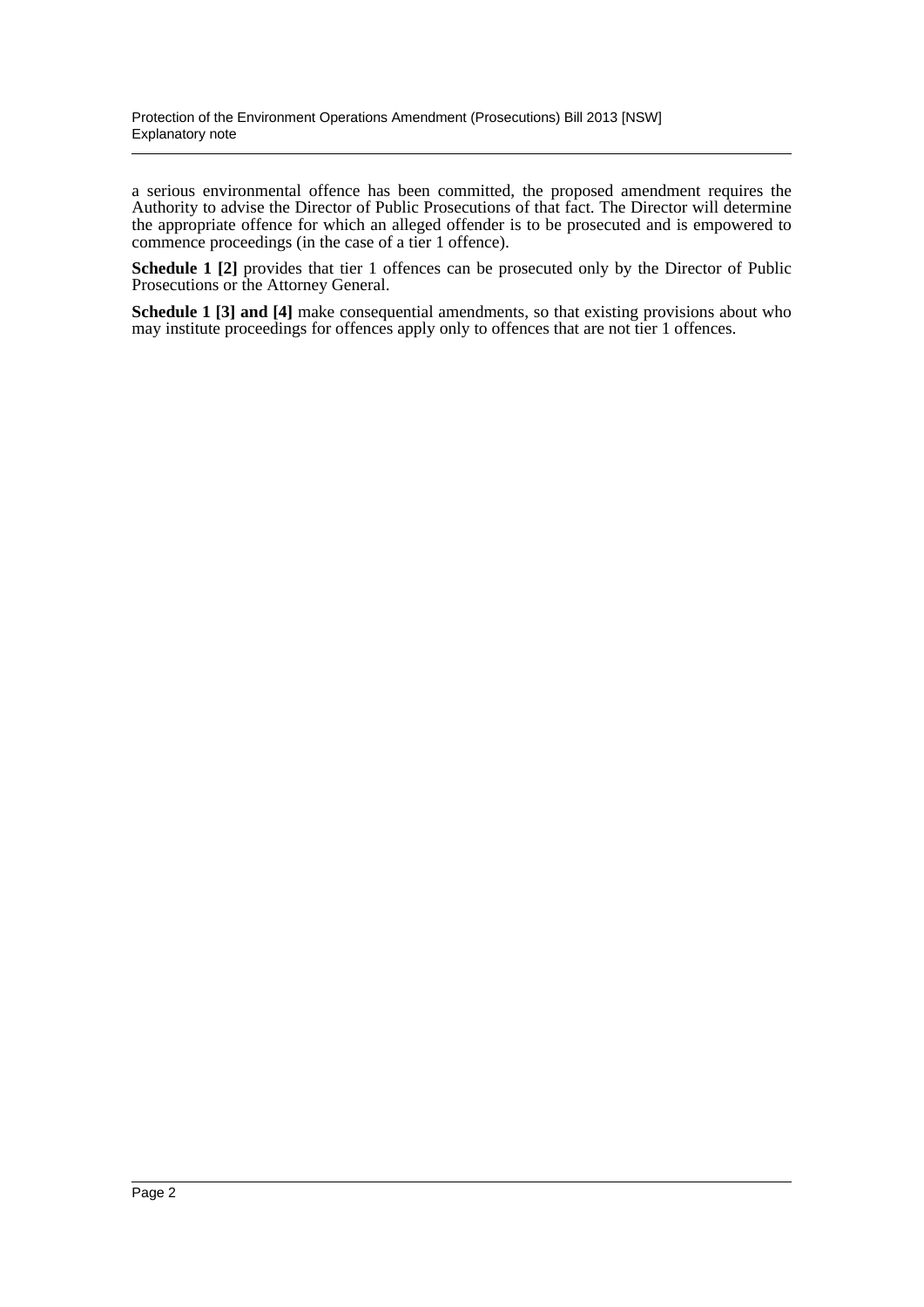Introduced by Mr Ron Hoenig, MP **First** print

Page



New South Wales

# **Protection of the Environment Operations Amendment (Prosecutions) Bill 2013**

### **Contents**

|            |                                                                | <b>Page</b>   |
|------------|----------------------------------------------------------------|---------------|
|            |                                                                |               |
|            | Name of Act                                                    |               |
|            | Commencement                                                   | $\mathcal{P}$ |
| Schedule 1 | Amendment of Protection of the Environment Operations Act 1997 |               |
|            | No 156                                                         |               |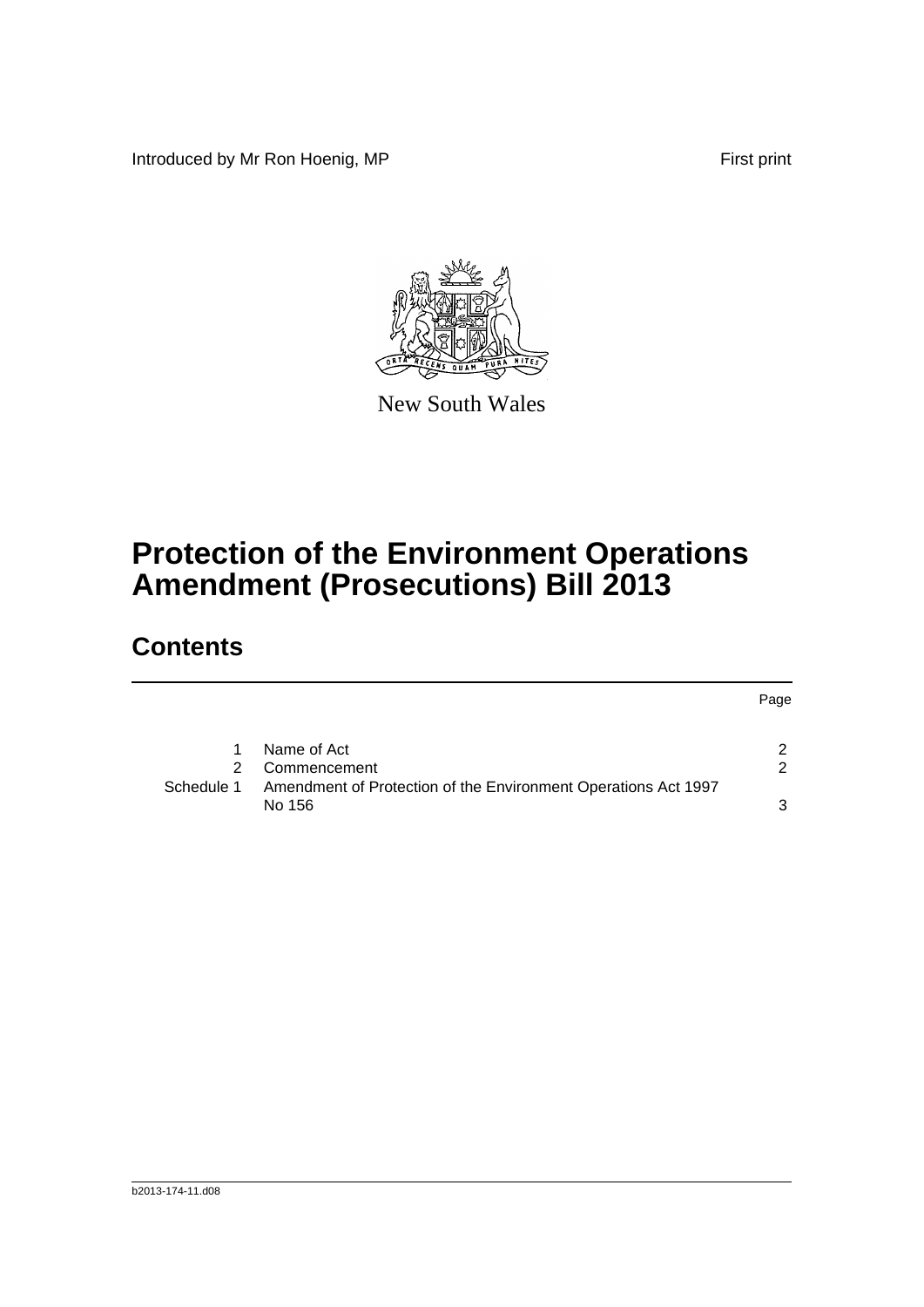

New South Wales

## **Protection of the Environment Operations Amendment (Prosecutions) Bill 2013**

No , 2013

#### **A Bill for**

An Act to amend the *Protection of the Environment Operations Act 1997* to transfer the power to prosecute serious environmental offences from the Environment Protection Authority to the Director of Public Prosecutions and the Attorney General; and for other purposes.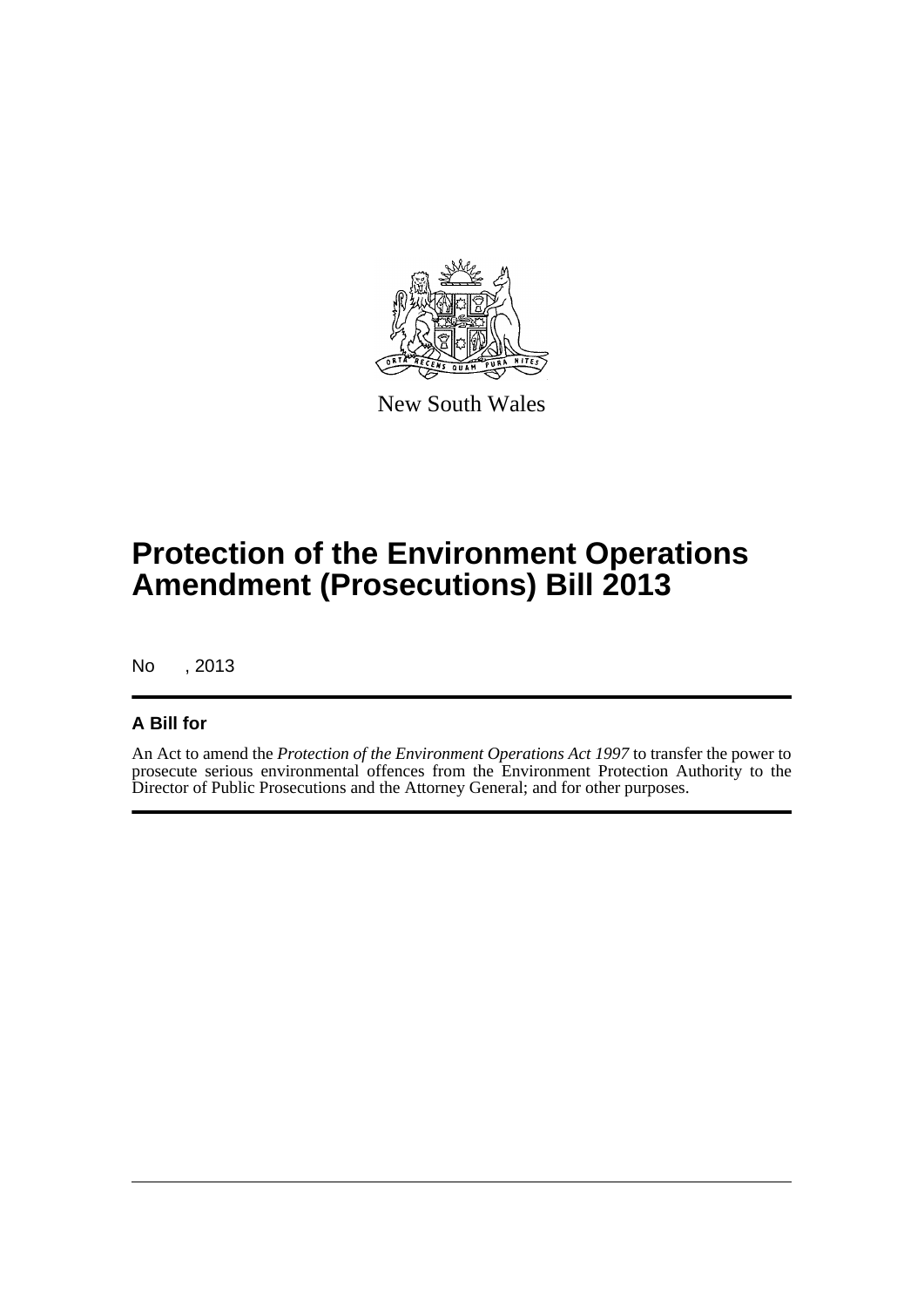Protection of the Environment Operations Amendment (Prosecutions) Bill 2013 [NSW]

<span id="page-4-1"></span><span id="page-4-0"></span>

| The Legislature of New South Wales enacts:                                                            |                     |  |
|-------------------------------------------------------------------------------------------------------|---------------------|--|
| Name of Act                                                                                           | 2                   |  |
| This Act is the <i>Protection of the Environment Operations Amendment (Prosecutions)</i><br>Act 2013. | 3<br>$\overline{4}$ |  |
| Commencement                                                                                          |                     |  |
| This Act commences on the date of assent to this Act.                                                 | 6                   |  |